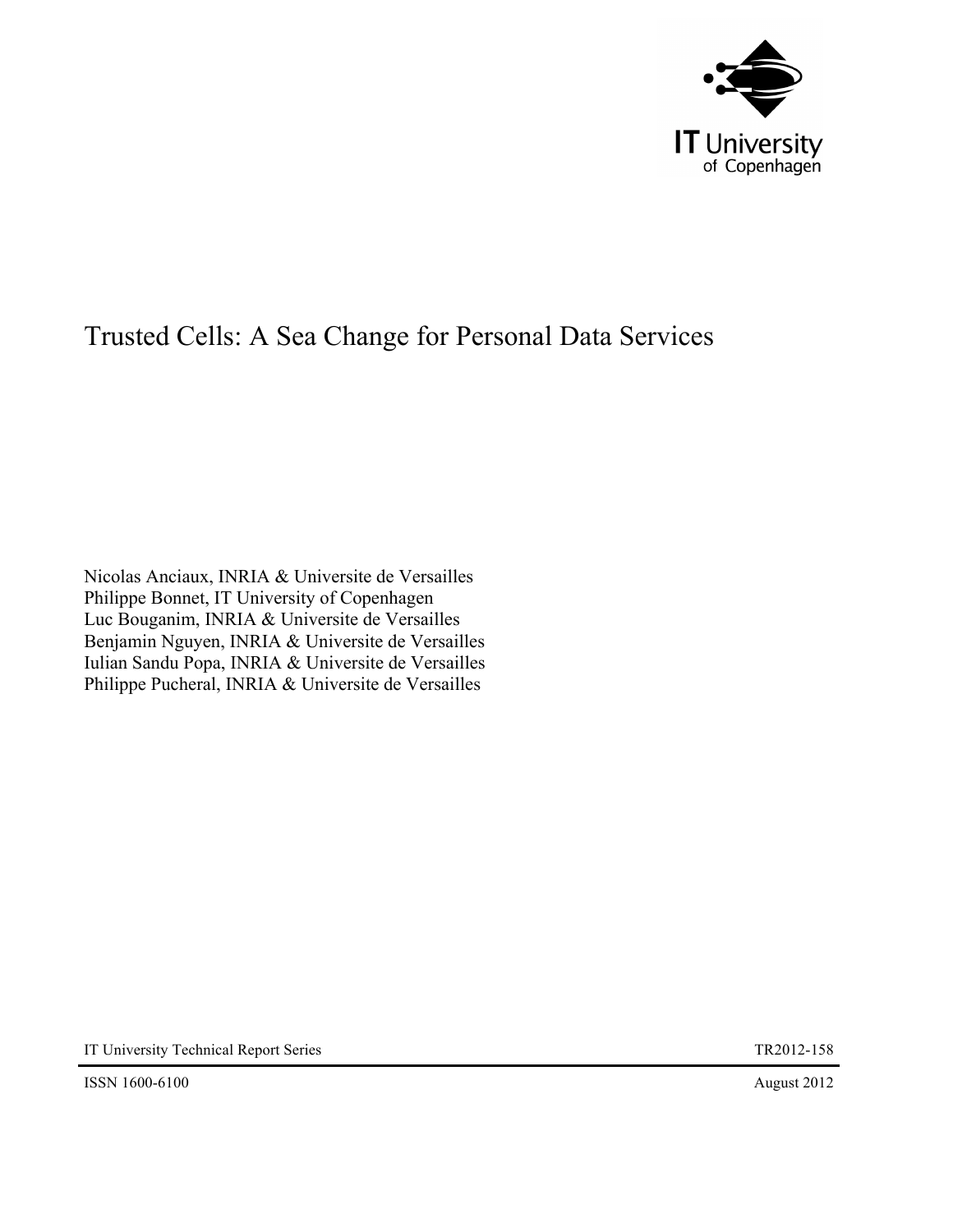Copyrigth 2012, Nicolas Anciaux, Philippe Bonnet, Luc Bouganim, Benjamin Nguyen, Iulian Sandu Popa, Philippe Pucheral

> IT University of Copenhagen All rights reserved.

Reproduction of all or part of this work is permitted for educational or research use on condition that this copyright notice is included in any copy.

ISSN 1600-6100

ISBN 978-87-7949-263-9

Copies may be obtained by contacting:

IT University of Copenhagen Rued Langgaards Vej 7 DK – 2300 Copenhagen S Denmark

Telephone: +45 72 18 50 00 Telefax: +45 72 18 50 01 Web: www.itu.dk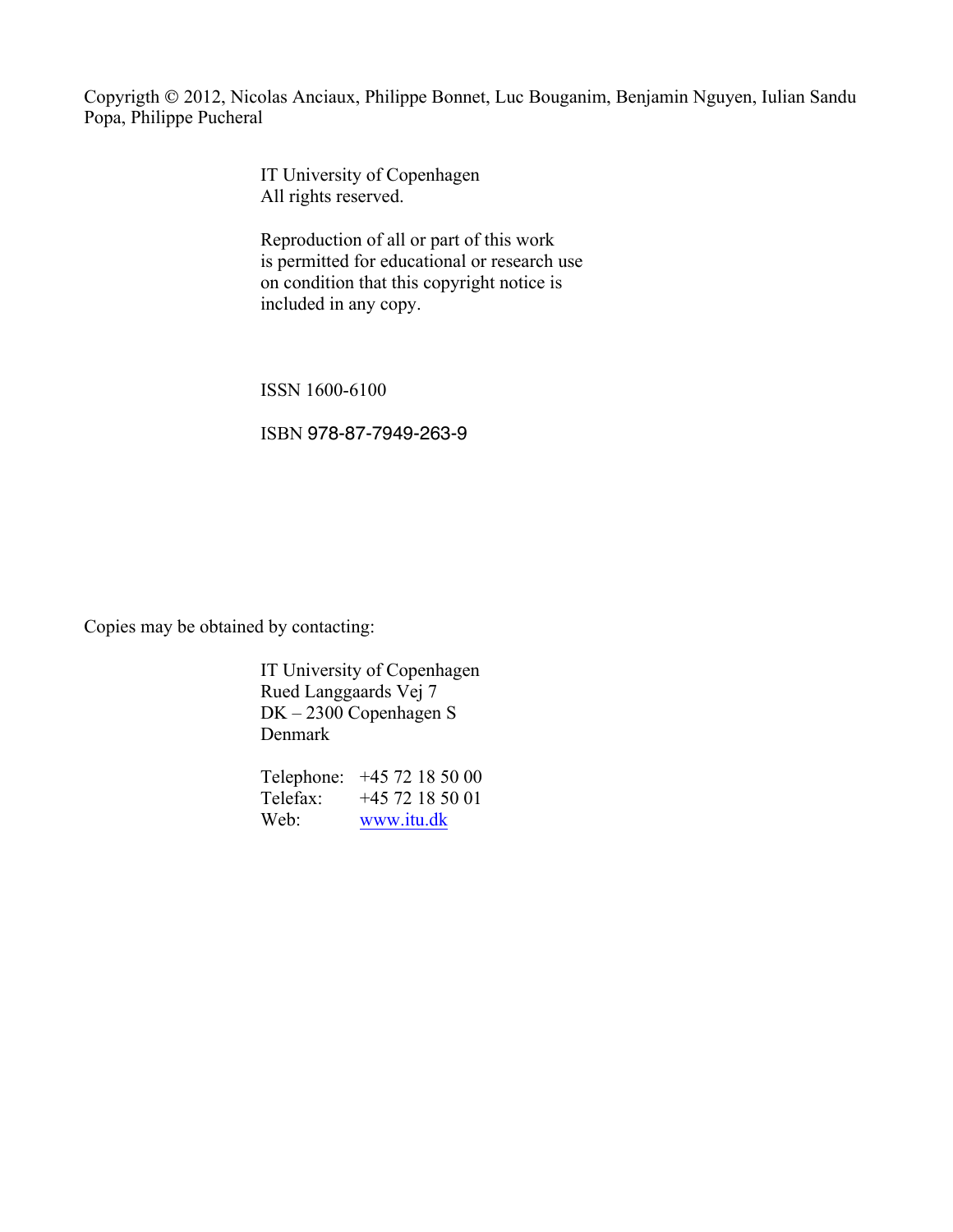## **Trusted Cells: A Sea Change for Personal Data Services**

Nicolas Anciaux<sup>1, 2</sup>, Philippe Bonnet<sup>3</sup>, Luc Bouganim<sup>1, 2</sup>, Benjamin Nguyen<sup>1, 2</sup>, Iulian Sandu Popa<sup>1, 2</sup>, Philippe Pucheral<sup>1, 2</sup>

<sup>1</sup> INRIA Paris-Rocquencourt Le Chesnay, France <Fname.Lname>@inria.fr

<sup>2</sup> PRISM Laboratory Univ. of Versailles, France <Fname.Lname>@prism.uvsq.fr <sup>3</sup> IT University of Copenhagen Copenhagen, Denmark phbo@itu.dk

#### **ABSTRACT**

How do you keep a secret about your personal life in an age where your daughter's glasses record and share everything she senses, your wallet records and shares your financial transactions, and your set-top box records and shares your family's energy consumption? Your personal data has become a prime asset for many companies around the Internet, but can you avoid -- or even detect -- abusive usage? Today, there is a wide consensus that individuals should have increased control on how their personal data is collected, managed and shared*.* Yet there is no appropriate technical solution to implement such personal data services: centralized solutions sacrifice security for innovative applications, while decentralized solutions sacrifice innovative applications for security. In this paper, we argue that the advent of secure hardware in all personal IT devices, at the edges of the Internet, could trigger a sea change. We propose the vision of *trusted cells*: personal data servers running on secure smart phones, set-top boxes, secure portable tokens or smart cards to form a global, decentralized data platform that provides security yet enables innovative applications. We motivate our approach, describe the trusted cells architecture and define a range of challenges for future research.

#### INTRODUCTION

With the convergence of mobile communications, sensors and online social networks technologies, we are witnessing an exponential increase in the creation and consumption of personal data. Such data is volunteered by users, automatically captured by sensors or inferred from existing data. Paper-based interactions (e.g., banking, billing, health), analog processes (e.g., photography, resource metering) or mechanical interactions (e.g., as simple as opening a door) are now sources of digital data linked to one or several individuals. They represent an unprecedented potential for applications and business.

Until now, the enthusiasm for new opportunities has thwarted privacy concerns. Nevertheless, the risk of a backlash is growing as new devices and new services bring us closer to the dystopias described in the science fiction literature. This risk is well documented and the nature of the solution is consensual: it is necessary to increase the control that individuals have over their personal data [11,9,12]*.* The World Economic Forum even formulates the need for a data platform that allows individuals *to manage* 

*the collection, usage and sharing of data in different contexts and for different types and sensitivities of data* [13].

Unfortunately, none of the solutions available today can be used to implement this vision. Centralized solutions, including emerging cloud-based personal data vaults management platforms<sup>1</sup>, trade security and protection for innovative services. At best, such approaches formulate sound privacy policies, but none of them propose mechanisms to automatically enforce these policies, e.g., Hippocratic databases [1]. Even TrustedDB [3], which proposes tamper-resistant hardware to secure outsourced centralized databases, does not solve the two intrinsic problems of centralized approaches. First, users get exposed to sudden changes in privacy policies. Second, users are exposed to sophisticated attacks, whose costbenefit is high on a centralized database.

Decentralized solutions are promising because they do not exhibit these intrinsic limitations. However, existing decentralized solutions sacrifice functionality or usability for security. Many examples are discussed in [8]. Other examples include the PDS vision [2] or the FreedomBox [4]. In PDS, a personal data server is embedded in a tamper-resistant portable token to hold the personal data of a user, but the sharing of data is cumbersome (since the tokens are mostly disconnected) and the range of personal services is limited (since the tokens have extreme resource constraints). FreedomBox aims at providing a software platform that interconnects groups of individuals that trust each other, thus drastically limiting the range of services it can support.

We argue that the advent of secure hardware embedded in all forms of personal devices, at the edges of the Internet, will trigger a sea change. Recently, AMD announced that it will incorporate a secure Trust Zone-based<sup>2</sup> ARM processor on its chips to be included into smart phones, settop boxes and laptops. Such secure tamper-resistant microcontrollers provide tangible security guarantees in the

 $1$  These include Personal  $(\frac{http://www.personal.com}{http://www.personal.com})$ , My personal vault(http://www.mypersonalvault.com), or Mydex (http://www.mydex.org). 2

<sup>&</sup>lt;sup>2</sup>http://www.arm.com/products/processors/technologies/trustzone.php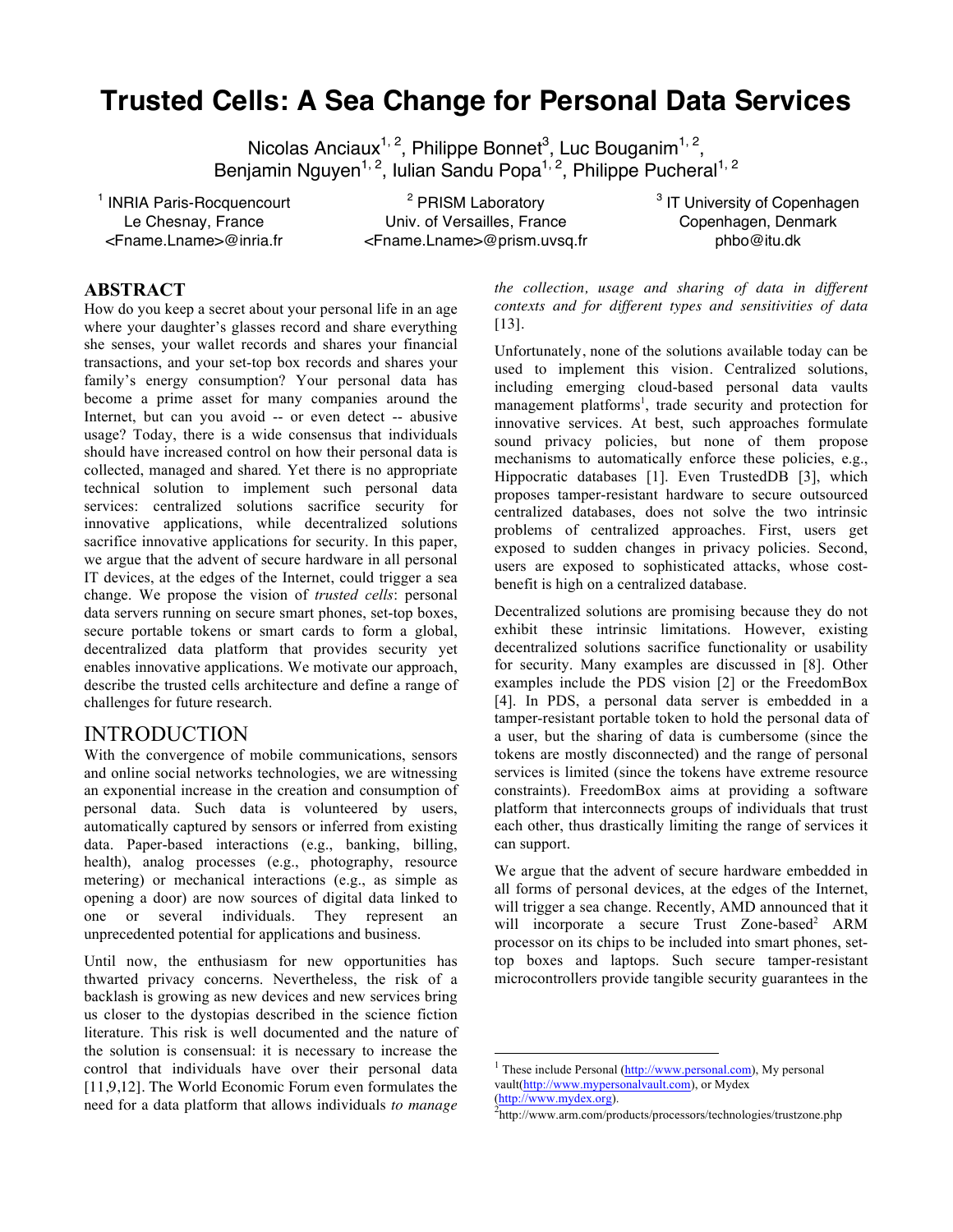context of well-known environments<sup>3</sup>. We can now imagine that whenever you take a picture, your smart phone securely contacts the personal services of all individuals in the frame of the picture, and automatically blurs the face of those who request it. We can also imagine that the GPS tracker in your son's car gives him detailed turn-by-turn guidance, but hides those details to local government, only delivering the result of road-pricing computations.

In this paper, we propose the vision of **trusted cells**, i.e., personal data servers running on secure devices to form a decentralized data platform. We illustrate how trusted cells can be used in the context of an application scenario, describe the trusted cells architecture and discuss requirements and challenges for future research.

#### MOTIVATION

Alice lives in France with Bob and their two children. Their house is now one of the 35 million households equipped with a Linky power meter. The power meter reports once a day to the distribution company, a certified time series of readings for verification, billing and network operation [6]. Alice and Bob have installed an energy butler app on their secure home gateway, a trusted cell managing all smart appliances in their home and storing their data. That awardwinning app relies on external feeds from their utility and local weather prediction, as well as a feed of readings received every second from the  $Linky<sup>4</sup>$ , to control their heat pump and the charge of their electrical vehicle. This app minimizes overall load on the distribution network and saves them 30% on their bill. In addition, Alice is engaged in a social game (a follow-up to simpleEnergy.com) where she competes with some friends on their energy savings, reducing consumption by 20%.

At the 1Hz granularity provided by the Linky, most electrical appliances have a distinctive energy signature. It is thus possible to infer from the power meter data which activities Alice and Bob are involved in at specific points in time [7]. How do Alice and Bob configure the home gateway trusted cell to preserve privacy while preserving the benefit of their applications? They have a shared account on this trusted cell. Bob, Alice and their children have agreed that they do not want to fully disclose all their activities to each other. They rather have access to 15 min aggregates via a visualization app  $-$  at that granularity one cannot detect specific activities, but it is still possible to infer a daily routine. At the same time, daily statistics feed their social game, monthly statistics are delivered to the distribution company and time series at required granularity

are securely exchanged with other trusted cells in their neighborhood to achieve consumption peak load shaving.

None of this data leaves the trusted cell application unless it is accessed via a predefined set of aggregate queries. The trusted cell guarantees that no malware can tamper with the data. If the trusted cell gets stolen, an elaborate attack would need to be mounted to break the secure hardware and get access to their personal data.

This scenario can be easily transposed to different types of personal data like GPS traces, Internet traces, mobile phone data, bills, pay slips, photos as well as health, administrative or scholar records. We classify these data, based on how and who actually produces it:

- (1) *Data produced by smart sensors* installed by companies in the user's home (e.g., power-meter, heat sensor) or in the user's environment (e.g., user's car GPS tracking box for a PAYD application) on which the user has full or shared ownership, externalizing aggregated data. Users may opt-in for small-scale sharing (e.g., local traffic optimization) or larger-scale sharing (e.g., social games or traffic optimization).
- (2) *Data produced or inferred by external systems* (e.g., purchase receipt obtained by near field communication or medical data sent by the hospital or labs). Smallscale sharing allows the user to optimize her buying habits or to compare her medical treatment with people having the same disease. Larger-scale sharing brings public health insights (e.g., epidemiological study crossanalyzing diseases and alimentation).
- (3) *Data authored by the user herself* (e.g., a photo, a mail, a document) on which she has complete ownership. Small-scale sharing benefit is obvious here. Largerscale sharing of partial data (e.g., photo location only, number of exchanged mails) is undoubtedly a source of precious information (e.g., most interesting places on Google maps).

There is a great benefit in organizing all these data in a common personal digital space, providing a consistent view, facilitating querying and cross-analysis and leveraging new value-added applications.

## TRUSTED CELLS ARCHITECTURE

What personal data services actually run on a trusted cell? How do these services allow a user to control whom she shares her secrets with? How do applications access these services? What kind of guarantees do trusted cells offer about the security of the data they manage? We obviously do not aim at answering those questions fully in this paper. Our goal here is to draw the contours of an architecture based on *Trusted Cell*s interconnected via an *Untrusted Infrastructure*.

The adoption of a standard API for secure micr-controllers [5] and the availability of an open source embedded secure operating system based on it (Open Virtualization) now enable higher level services.

<sup>&</sup>lt;sup>4</sup> In France, such a short-range radio link is a requirement from the regulation authorities. In other countries, the data from a smart meter might not be directly accessible. In the US for example, the Green Button initiative allows customers to obtain online the smart meter data collected by their utility (http://www.greenbuttondata.org/)

**Trusted Cells:** A trusted cell implements a client-side reference monitor [10] on top of secure hardware. At a minimum, the hardware must guarantee a clear separation between secure and non-secure software. We abstract a Trusted Cell as (1) a Trusted Execution Environment, (2) a tamper-resistant memory where cryptographic secrets are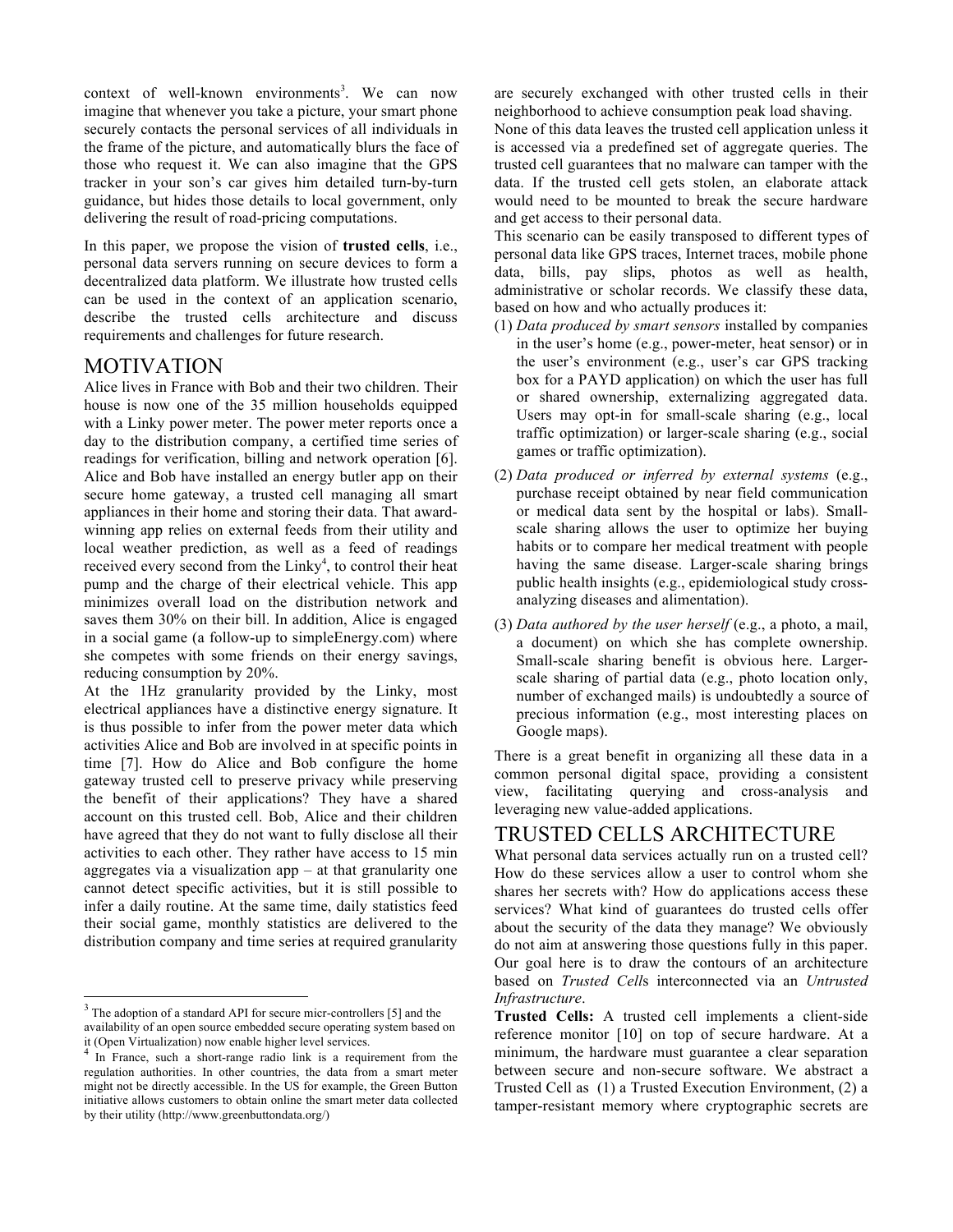stored, (3) an optional and potentially untrusted mass storage and (4) communication facilities. Physically, a trusted cell can either be a stand-alone hardware device (e.g., a smart token) or be embedded in an existing device (e.g., a smartphone based on ARM's TrustZone architecture).

The very high security provided by trusted cells comes from a combination of factors: (1) the obligation to physically be in contact with the device to attack it, (2) the tamper-resistance of (part of) its processing and storage units making hardware and side-channel attacks highly difficult, (3) the certification of the hardware and software platform, or the openness of the code, making software attacks (e.g., Trojan) also highly difficult, (4) the capacity to be auto-administered, contrary to high-end multi-user servers, avoiding insider (i.e., DBA) attacks, and (5) the impossibility even for the trusted cell owner to directly access the data stored locally or spy the local computing (she must authenticate and only gets data according to her privileges).

In terms of functionality, a full-fledged trusted cell should be able to (1) acquire data and synchronize it with the user's digital space, (2) extract metadata, index it and provide query facilities on it, (3) cryptographically protect data against confidentiality and integrity attacks, (4) enforce access and usage control rules, (5) make all access and usage actions accountable, (6) participate to computations distributed among trusted cells. Basic (e.g., sensor-based) trusted cells may implement a subset of this.

**Untrusted infrastructure:** The infrastructure provides the storage, computing and communication services, which expand the resources of a single trusted cell and form the glue between trusted cells. By definition, the infrastructure does not benefit from the hardware security of the trusted cell and is therefore considered untrusted. We consider that the infrastructure is implemented by a Cloud-based service provider<sup>5</sup>.

In terms of functionality, the untrusted infrastructure is assumed to: (1) ensure a highly available and resilient store for all data outsourced by trusted cells, (2) provide communication facilities among cells and (3) participate to distributed computations (e.g., store intermediate results), provided this participation can be guaranteed harmless by security checks implemented at the trusted cells side.

Figure 1 illustrates how trusted cells and the untrusted infrastructure can collaborate to implement scenarios meeting the privacy requirements stated above.





**Figure 1:** *Alice (A) and Bob (B) are equipped with fixed and portable trusted cells, acquiring data from several data sources, synchronizing with their encrypted personal digital space on the cloud. Charlie (C) is travelling around the world and can securely access all his data from any (unsecure) terminal thanks to his portable trusted cell. All users equipped with trusted cells can securely share their encrypted data through the cloud.*

**Threat model:** In our context, the primary adversary is the infrastructure. The infrastructure may deviate from the protocols it is expected to implement with the objective to breach the confidentiality of the outsourced data. Integrity attacks (e.g., on data related to access control) must also be deterred since they may lead to subsequent confidentiality leaks. The infrastructure is assumed trying to cheat only if it cannot be convicted as an adversary by any trusted cell. Indeed, revealing a data leak (or a denial of service) in a public place would cause irreversible political/financial/legal damage to the service provider. Such adversaries are usually called malicious adversary having weakly malicious intents [14]. Trusted cells are themselves presumably trusted. However, even secure hardware can be breached, though at very high cost, so that one cannot exclude with certainty that a very small number of trusted cells be compromised. Hence, the trusted cells' cryptographic secrets must be managed in such a way that a successful attack on a (small set of) trusted cell cannot degenerate in breaking class attack. This is of utmost importance considering also that an individual succeeding in breaking her trusted cell could have effective malicious intents.

## REQUIREMENTS AND CHALLENGES

We identify five major requirements for the user to actually control how the data entering her personal digital space is collected, protected, shared and finally used.

**Controlled collection of sensed data:** The targeted user(s) should be the unique recipient(s) of raw sensed data and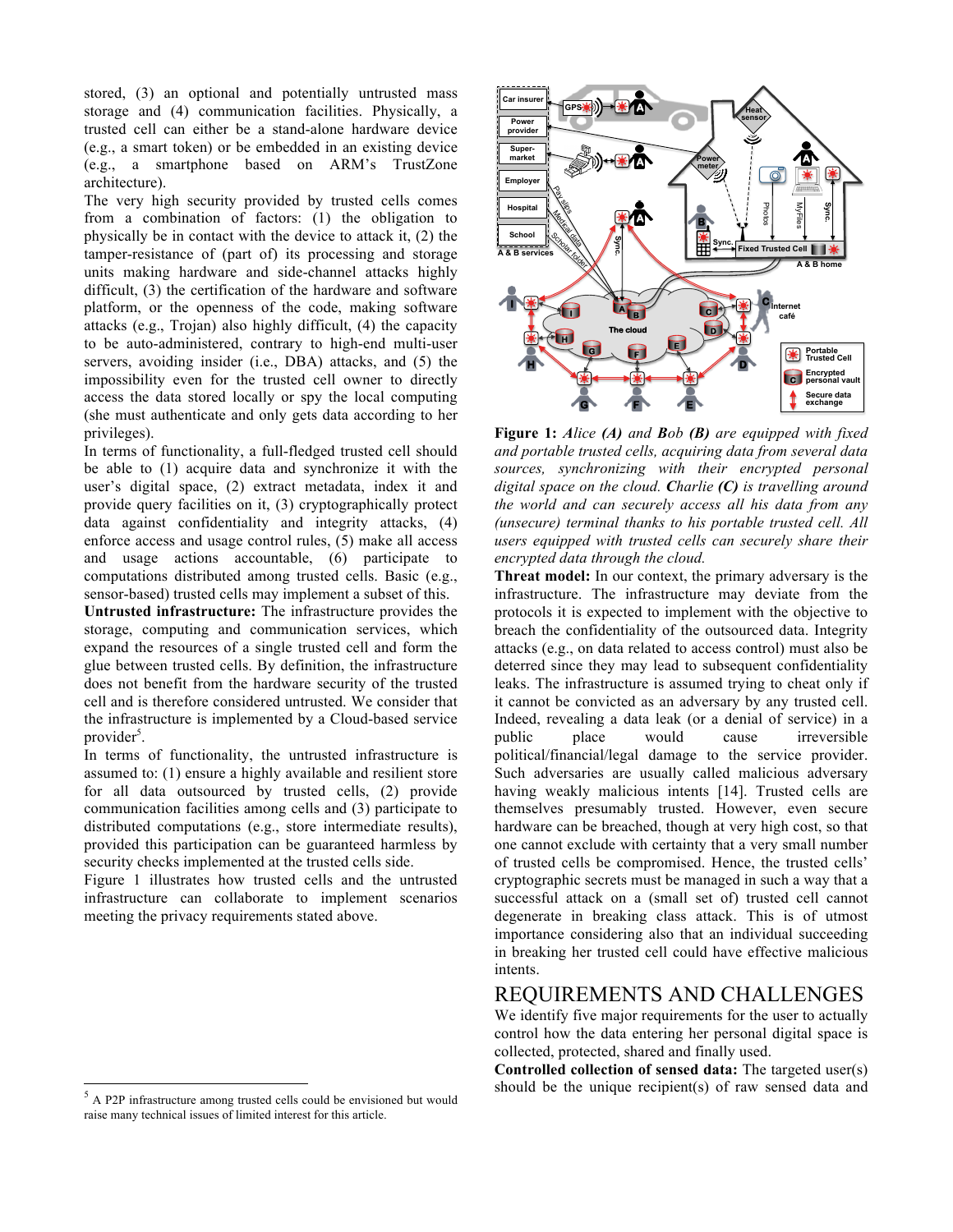would accept externalizing only aggregates by opting in/out for selected applications/services.

At home, the power meter continuously pushes raw measurements to Alice's and Bob's trusted cell gateway, while a certified aggregated time series is sent to the power supplier company and aggregates for a social game are pushed to the Cloud every day. Similarly, the tracking box installed on Alice's car is a trusted cell delivering aggregated GPS data to her insurer and raw data to her trusted cell smartphone that she will synchronize with her personal space for further use when back home. Hence, adding a trusted cell to a sensor, allows defining e.g., the frequency and or precision of the data that should be externalized, thus leading to a *trusted source* both for the user (in terms of privacy preservation) and the provider (in terms of certification of the output data).

*Related challenges:* Co-design is a primary issue to allow the definition of affordable sensor-based trusted cells. Lowcost is indeed a prerequisite to the generalization of trusted sources, capable of securely filtering and aggregating stream-based spatio-temporal data with tiny hardware resources. Some trusted sources being weakly connected to the Internet; asynchrony problems must also be addressed. Finally, the combination of data streams from multiple sources, each being separately harmless, may generate new privacy risks that must be carefully tackled.

**Secure private store:** All data must be made highly available, resilient to failure and protected against confidentiality and integrity attacks. Accessing this data from any terminal, including those outside the user's ownership sphere (e.g., internet café), should leave no trace of the access.

Cryptographic techniques (i.e., encryption, hashing, signatures) are used to protect trusted cell's data, keeping cryptographic keys in their tamper-resistant memory. The data is then stored in the Cloud and potentially cached in the trusted cell local mass storage. At a minimum, trusted cells keep locally extended metadata: access information, indexes, keywords, and cryptographic keys. Metadata should be sufficient to allow performing queries before accessing the Cloud to retrieve the data of interest. Cryptographic keys never leave the trusted cells tamperresistant memory. Hence a trusted cell can be used to get securely data from any (untrusted) terminal it is connected with.

*Related challenges:* Designing an intuitive HCI for managing this bunch of heterogeneous personal data (data modeling, data integration, querying) is a major challenge. Besides, a significant amount of data and metadata is likely to be embedded in some trusted cells and may need to be queried efficiently. While it does not seem a major issue in powerful trusted cells (e.g., a smart phone), it appears much more challenging when facing low-end hardware devices like secure tokens (e.g., a microcontroller with tiny RAM, connected to NAND Flash chips or SD cards, possibly with energy consumption constraints). Whatever their complexity, trusted cells should also be designed to support

self-tuning, self-diagnosis and self-healing to minimize the management burden put on the trusted cell owner.

**Secure sharing:** The user can decide to keep her data private or share it with other users or group of users under certain conditions (e.g., time, location). Under which model the access control policies are actually defined is an open issue, but not the main concern of this paper. However, we insist that the user must get a proof of legitimacy for the credentials exposed by the participants of a data exchange and must trust the evaluation of the exchange conditions (if any).

Practically, sharing data means sharing the associated metadata (so that the recipient user can get the referenced data in the Cloud), the cryptographic keys (so that her trusted cell can decrypt them) and the sticky policy (so that her trusted cell can enforce the expected access control rules). Hence, thanks to its security properties, including the protection against illegitimate actions of the recipient user, the recipient trusted cell can enforce all the conditions appearing in the access control rules (user's credential, contextual conditions).

*Related challenges:* Again, an intuitive HCI for defining the access control policies and simple modes of operation must be devised. This is the other side of the coin of giving back individuals the control on their data. Conversely, the trusted cells themselves may be a source of simplification (e.g., integration of biometric sensors to automatically authenticate users, automatic production of certified credentials safely computed on the individual's personal digital space, definition of default policies by trusted third parties – e.g., citizen associations – which could be automatically selected depending on a computed individual's profile). Also, secret management is at the heart of any sharing protocol between trusted cells (i.e., at this level a secret is a cryptographic key) and must be carefully designed (e.g., class-breaking attacks must be prevented, master secrets must be restorable in case of crash/loss of a trusted cell).

**Secure usage and accountability:** Usage control usually refers to UCONABC [8]: obligations (actions a subject must take before or while it holds a right), conditions (environmental or system-oriented decision factors), and mutability (decisions based on previous usage)<sup>6</sup>. Again, defining appropriate usage control policies for trusted cell applications is an open issue.

Similarly to access control rules, usage control rules can be implemented as sticky policies so that they are made cryptographically inseparable from the data to be protected. Hence usage control rules will be enforced by any trusted cell downloading data and cannot be bypassed by the recipient user. Regarding accountability, the recipient trusted cell can maintain an audit log, encrypt it and push it on the Cloud to the destination of the originator trusted cell.

 $6$  For instance, a photo could be accessed ten times (mutability), in the course of 2012 (condition), informing the owner of the precise access date (obligation).